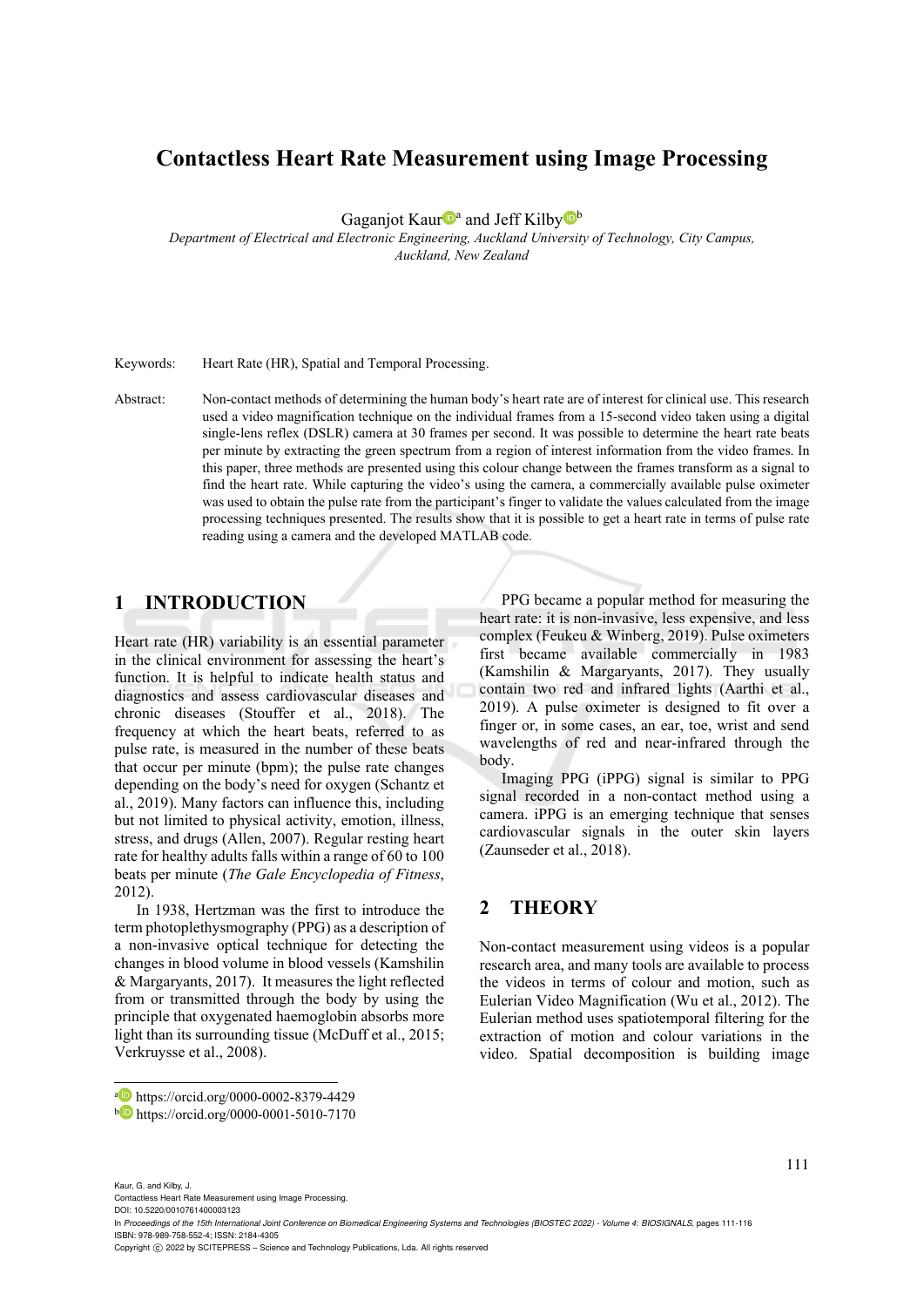pyramids that decompose the video sequence into different spatial frequency bands. Spatial processing aims to increase the temporal signal-to-noise ratio by pooling multiple pixels, spatially low-pass filter the video frames, and down sample them for computational efficiency. In the general case, the entire Laplacian pyramid was computed (Burt & Adelson, 1983). The Laplacian pyramid is a sequence of images  $L_0, L_1, \ldots, L_n$ . Each is the difference between the two levels of the Gaussian pyramid is given by:

$$
L_1 = g_l - EXPAND[g_2] \tag{1}
$$

$$
L_1 = g_l - EXPAND[g_3]
$$
 (2)

where  $g_l$  is the  $l^{th}$  level of Gaussian pyramid and  $g_2$  and  $g_3$  are second and third levels, respectively.

Temporal processing performs on each spatial band that considers the time series corresponding to a pixel value in a frequency band and applies a bandpass filter to extract the frequency band of interest (Wu et al., 2012).

## **3 METHODOLOGY**

This section covers the procedure used to record and process videos to determine the heart rate in bpm. The results presented are from a pilot study where videos were recorded from two participants using a mirror-less DSLR, Olympus Pen Lite E-PL5 16 megapixels CMOS sensor camera fitted with an Olympus M Zuiko Digital 14-150mm F4-5.6 lens.

The videos were recorded at 30 frames per second with a resolution of 1920×1080 pixels. The camera was mounted on a tripod to eliminate any possible movement artefacts due to the camera during recording. The camera was positioned at the required distance to have the participants face in the camera frame; this distance was 1.5 metres. Video capture took place in a large room with natural light and artificial light throughout the room, so the participants were not under any direct or forced illumination. The participants sat upright on a chair with the back of the chair against a dark coloured wall to provide a clear difference in colour between the area that was the participant's face/head and the background, shown in Figure 1.



Figure 1: Setup of video recording.

Each video was recorded 15 to 20 seconds in length. During filming, the participants were asked to remain as still as possible but to breathe normally.

While videos were recording, the participants wore a Rossmax SB100 Finger Pulse Oximeter to validate the recorded videos' results, placed on their dominant hand's first finger.

#### **3.1 Object Detection**

Object detection can identify the video's region of interest (ROI) to mitigate background noise interference (Poh et al., 2010). Bush compared various ROIs of the face for HR detection: a standard bounding box ROI, a box with the eyes removed, a box section of the forehead, and the face cropped (Bush, 2016). Bush also reported that all four approaches performed equally in error rate whether the participant was still or moving; the forehead targeted area had a slightly lower error rate (Bush, 2016). However, the forehead ROI resulted in a significantly higher outlier percentage. Overall, the most efficient was the simple ROI as it is the fastest to compute and has equivalence performance to the more targeted ROIs. However, if noise interference from the background is a concern, then a segmented region cropping the face should be considered.

#### **3.2 Image Processing**

The video was separated into a sequence of image frames then passed through a series of image processing techniques.

The spatial decomposition of each frame will characterise the variation over space; this process will reduce image noise and increase the temporal signalto-noise ratio (Poh et al., 2010). Wu et al. approach was to decompose each frame to different spatial frequency bands, applying Gaussian blur to pool multiple pixels together (Wu et al., 2012). The green colour channel's pixel values were pooled together to compute the average quantity of green across all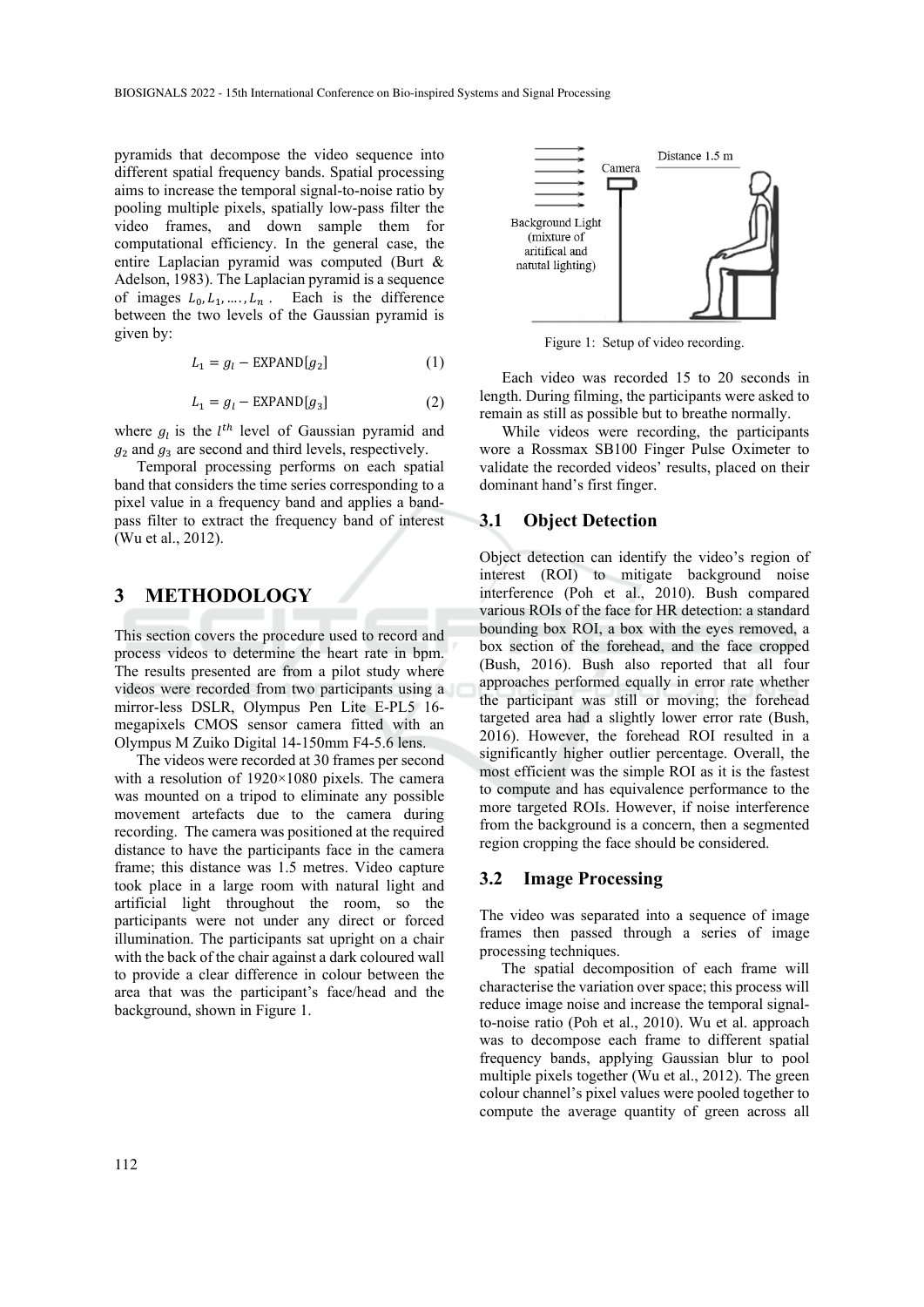frames and the corresponding variation per frame; to obtain a signal representing the green colour channel's fluctuations within the ROI (Alghoul et al., 2017).

#### **3.3 Video Processing**

The MATLAB (release R2020b) function *'VideoReader'* was used for processing the videos, which extracted the required information: frame rate, number of frames, video height, video width and duration.

Using object detection application was used to identify an ROI; the algorithm is performed on each video frame to obtain an ROI. The MATLAB code detected the ROI once and applied the same ROI to all the frames. To improve the efficiency of the code by reducing the computation time. The ROI output is a four-element vector [*x*, *y*, *width*, *height*] bounding box square in shape see Figure 2.



Figure 2: ROI identified face detected.

To compute the average pixel value of the green colour channel, developed using MATLAB code was used, and the signal processing code was used for achieving temporal image processing.

#### **3.4 Heart Rate Measurements**

For the research presented using the signals, the heart rate beats per minute able to be found using one of the following three methods:

- *Method 1:* using the FFT of the filtered signal in the frequency domain and using the dominant peak frequency corresponds to the
- mean bpm measurement.
- *Method 2:* using the number of peaks over the video's total time to calculate the mean bpm. This method used the MATLAB' *findpeaks'* function with conditions applied to minimum peak height, minimum peak distance, and minimum peak

prominence. The peak HR values were plotted against time, with each measurement identified with a marker.

*Method 3:* uses results obtained in method 2; two consecutive peak values were used to calculate an HR value. These values were then plotted against time to show the variation of HR for the video

## **4 RESULTS**

The results presented were obtained using video filename: P101.

#### **4.1 Method 1**

Figure 3 shows the selected colour channel fluctuations within the ROI, plotting the green colour channel signal.







Figure 4: Filtered signal against frame number.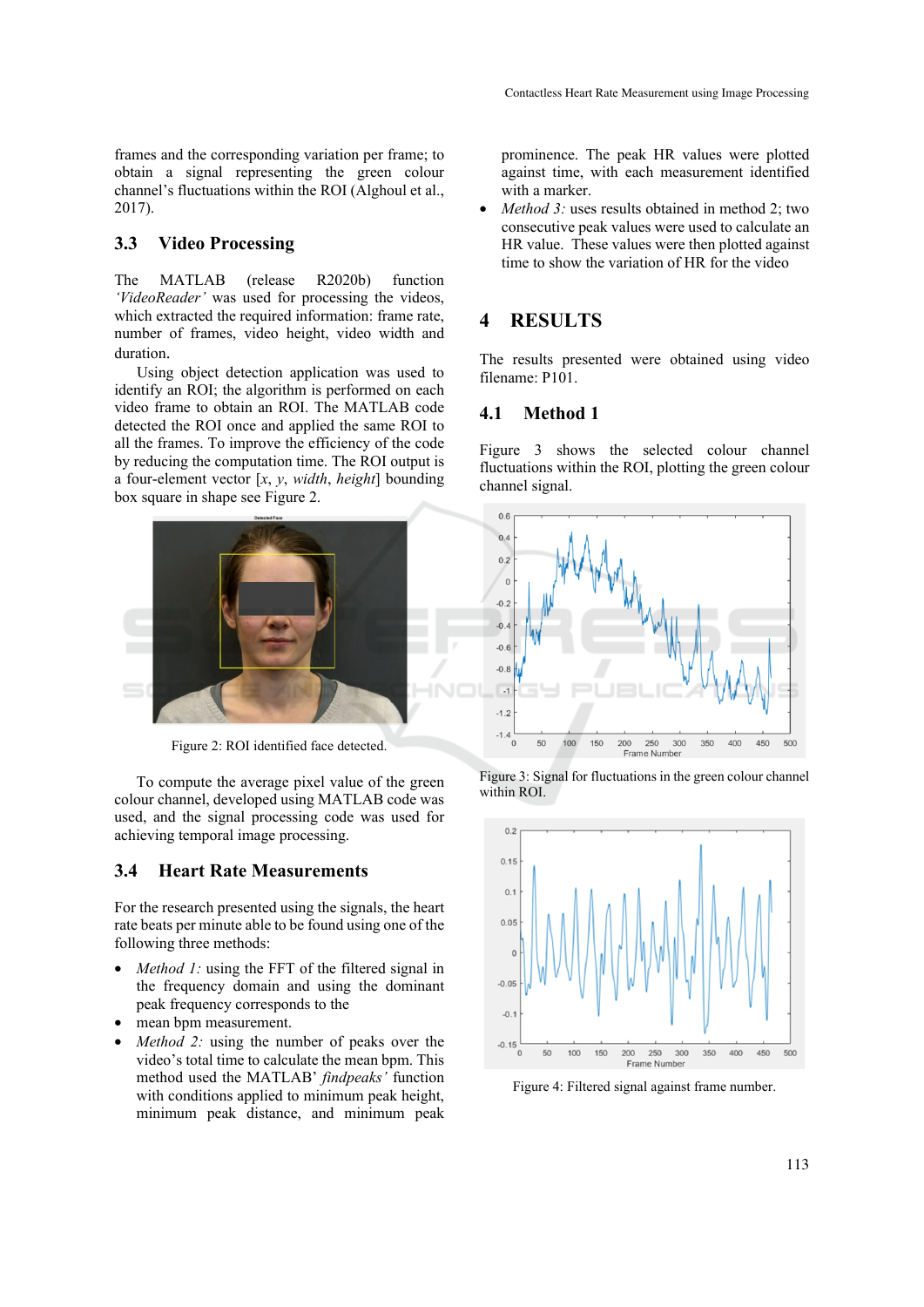The filtered signal is plotted against to frame number, shown in Figure 4.

The FFT of the filtered signal shown in Figure 5 shows the maximum peak value was extracted and marked on the plot.



Figure 5: FFT plot of filtered signal in the frequency domain.

The dominant frequency is at 1.09568 Hz corresponds to a mean HR value of 65.74 bpm and which was calculated as follows:

$$
T = \frac{1}{f} = \frac{1}{1.0956} = 0.9127 seconds
$$

where  $T$  is the periodic time in seconds, and  $f$  is the frequency in Hz. So, the heart rate in beats per minute  $(bpm)$  is:

$$
bpm = \frac{60 \text{ seconds}}{T} = \frac{60}{0.9127} = 65.74
$$

#### **4.2 Method 2**

Figure 6 shows the filtered signal waveform where each peak associated with each heartbeat is marked and numbered and plotted against frame number.

The mean HR is 65.67 bpm, calculated from the total number of peaks against the number of frames and HR in bpm and was calculated as follows:

$$
n = \frac{total\ frame\ number}{number\ of\ peaks} = \frac{466}{17}
$$

$$
= 27.41\ frames/peak
$$

where  $n$  is the mean number of frame per peak, so:

$$
T = \frac{n}{m} = \frac{27.41}{30} = 0.9136 seconds
$$



Figure 6: Peaks detected marked and numbered for the signal from Figure 4.

where  $m$  is the frames per second (fps), the heart rate in beats per minute  $(bpm)$  is:

$$
bpm = \frac{60 \text{ seconds}}{T} \frac{60}{0.9136} = 65.67
$$

### **4.3 Method 3**

In Figure 7, the top plot is a repeat of Figure 6, and the bottom plot shows the result using two consecutive and finding the HR values in bpm; this is repeated for all the values and then plotted against time. The overall mean for the bottom plot HR values was calculated and had a value is 67.73 bpm.



Figure 7: The signal is taken from Figure 6 (top), and HR values are plotted against time (bottom).

The results presented in this paper, which used video filename: P101 gave HR values for (a) method one equal to 65.74 bpm, (b) method two a mean value HR of 65.67 bpm and (c) method three a mean HR of 67.73 bpm. A commercially purchased pulse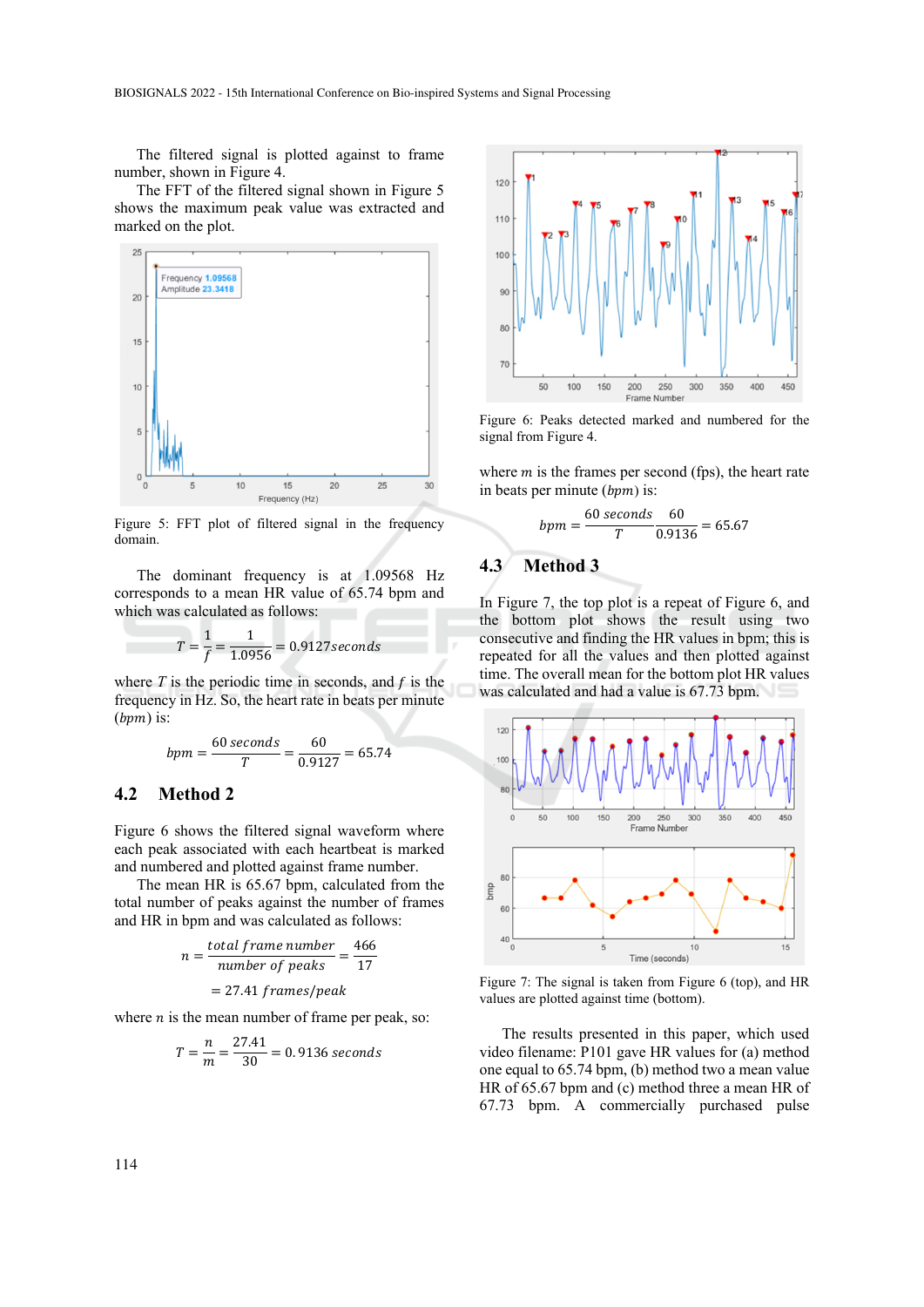oximeter was used to validate all the results taken; for video file P101, the HR range obtained was 68-65 bpm, an average of 66.5 bpm.

Table I shows the experimental results from six recorded videos taken using two participants. Both particants where female with an average age of 25 years with fair skin complextion.

Table 1: Video result values of Participant 1 and 2.

| Participant 1     |                                        |                    |                    |                                                                              |                    |
|-------------------|----------------------------------------|--------------------|--------------------|------------------------------------------------------------------------------|--------------------|
| Video<br>No.      | <b>Experimental HR Values</b><br>(bpm) |                    |                    | <b>Validation HR</b><br><b>Values from</b><br><b>Pulse Oximeter</b><br>(bpm) |                    |
|                   | <b>Method</b>                          | <b>Method</b><br>2 | <b>Method</b><br>3 | Range                                                                        | <b>Averag</b><br>e |
| P101              | 65.74                                  | 65.67              | 67.73              | 68-65                                                                        | 66.50              |
| P <sub>102</sub>  | 63.69                                  | 63.69              | 64.93              | $60 - 63$                                                                    | 61.50              |
| P <sub>103</sub>  | 87.19                                  | 79.92              | 86.68              | 108-80                                                                       | 94.00              |
| Participant 2     |                                        |                    |                    |                                                                              |                    |
| Video             | <b>Experimental HR Values</b><br>(bpm) |                    |                    | <b>Validation HR</b><br><b>Values from</b><br><b>Pulse Oximeter</b><br>(bpm) |                    |
|                   | <b>Method</b>                          | <b>Method</b><br>2 | <b>Method</b><br>3 | Range                                                                        | <b>Average</b>     |
| P <sub>209</sub>  | 98.72                                  | 98.72              | 103.10             | 110-98                                                                       | 104.00             |
| P <sub>2</sub> 10 | 98.08                                  | 94.45              | 95.75              | 104-99                                                                       | 101.50             |
| P <sub>2</sub> 11 | 99.33                                  | 95.90              | 99.46              | 102-99                                                                       | 100.50             |

# **5 CONCLUSION**

From the results obtained, three limitations have been identified.

Firstly, the recording of the pulse oximeter results parallel to the video recording was done by observing and writing the values down on paper. This approach introduced human error to the validation results. This error was eliminated by using a pulse oximeter with a wireless data logger.

Secondly, there is a weak correlation in the results at higher HR values and reduced accuracy from the experimental results.

The third limitation is the video recording were taken with the highest quality camera that was accessible, though these observations were also evident in the other standard consumer camera devices. When reviewing the video footage, video recording starts and stops; this can introduce unwanted interference in the image due to the camera sensor's light sensitivity. At times during the recording, the camera footage becomes blurry, and then the camera refocuses itself.

This research has demonstrated that it is possible to acquire HR measurement without physical contact with the participant by obtaining a signal through image processing of a video recording. Factors such as the lighting conditions, video recording settings, and ROI. All these variables require further investigation to see how they influence HR value accuracy. However, precision drops under non-ideal conditions. Though the delivered product is promising, these limitations would be significant for real-world application.

Further work is to create a more robust product and record videos from a more significant number of participants for data collection so results are validated.

### **REFERENCES**

- Aarthi, Y., Karthikeyan, B., Raj, N. P., & Ganesan, M. (2019). Fingertip Based Estimation Of Heart Rate Using Photoplethysmography. 5th International Conference on Advanced Computing Communication Systems (ICACCS),
- Alghoul, K., Alharthi, S., Al Osman, H., & El Saddik, A. (2017). Heart Rate Variability Extraction From Videos Signals: ICA vs. EVM Comparison. *IEEE Access, 5*, 4711-4719.
- Allen, J. (2007, Mar). Photoplethysmography and its application in clinical physiological measurement. *Physiol Meas, 28*(3), R1-39. https://doi.org/10.1088/ HNOI 0967-3334/28/3/R01
	- Burt, P., & Adelson, E. (1983). The Laplacian Pyramid as a Compact Image Code. *IEEE Transactions on Communications, 31*(4), 532-540.
	- Bush, I. (2016). Measuring heart rate from video. In *Standford Computer Science, in press*.
	- Feukeu, E., & Winberg, S. (2019). Photoplethysmography: Light Emitter Diode Wavelength Derivation from the Absorption Spectra of Haemoglobin. International Multidisciplinary Information Technology and Engineering Conference (IMITEC),
	- *The Gale Encyclopedia of Fitness*. (2012). (First ed.). Gale, Cengage Learning.
	- Kamshilin, A. A., & Margaryants, N. B. (2017). Origin of Photoplethysmographic Waveform at Green Light. *Physics Procedia, 86*, 72-80.
	- McDuff, D. J., Estepp, J. R., Piasecki, A. M., & Blackford, E. B. (2015). A survey of Remote Optical Photoplethysmographic Imaging Methods. 37th Annual International Conference of the IEEE Engineering in Medicine and Biology Society (EMBC),
	- Poh, M.-Z., McDuff, D. J., & Picard, R. W. (2010). Noncontact, automated cardiac pulse measurements using video imaging and blind source separation. *Optics express, 18*(10), 10762-10774.
	- Schantz, P., Salier Eriksson, J., & Rosdahl, H. (2019). The heart rate method for estimating oxygen uptake: